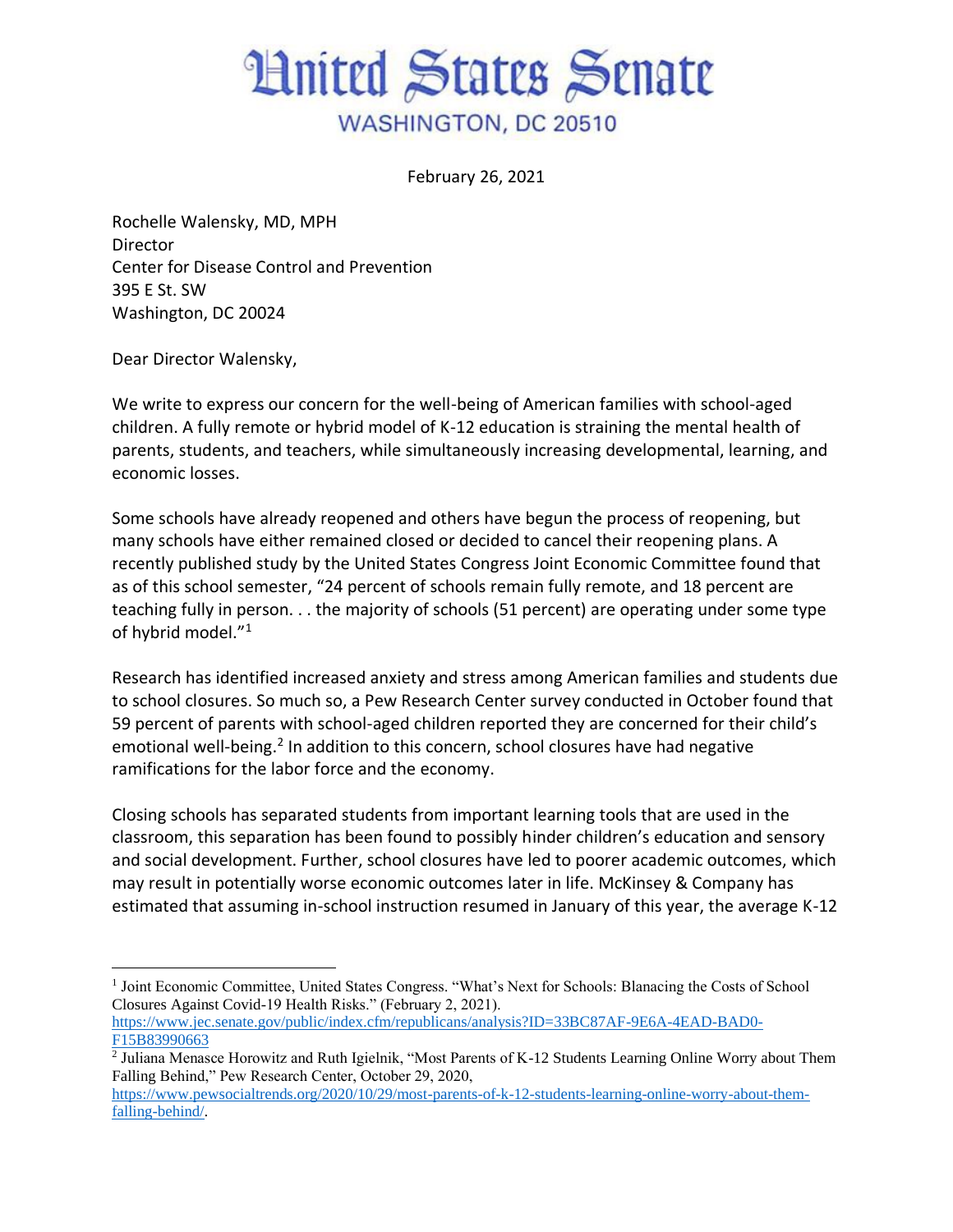student in the United States could lose \$61,000 to \$82,000 in lifetime earnings.<sup>3</sup> For students who have not yet returned to the classroom, it is reasonable to assume that these losses could be even larger.

As outlined by the Centers for Disease Control (CDC) in a report published on January 29, 2021, observing the reopening of schools in Wood County, Wisconsin, "K-12 schools can have inperson learning with limited in-school COVID-19 spread." <sup>4</sup> Further, throughout the 13 weeks of in-person learning in Wood County, Wisconsin, of the 191 cases of Covid-19 identified in students and staff members, "only seven cases, all among students, were linked to in-school spread."<sup>5</sup>

Other studies conducted throughout the nation have yielded similar results. In the fall of 2020, 11 school districts in North Carolina with more than 90,000 students and staff were reopened for in-person education for a period of 9 weeks. During this time, within-school transmissions were found to be very rare with only 32 infections acquired in schools and no cases of studentto-staff transmission.<sup>6</sup> Further, in Mississippi, a case-controlled study of exposures among children aged 0 through 18 years found that in-person school attendance was not associated with increased risk of infection.<sup>7</sup> These observations have led the authors of a comprehensive study on the safety of reopening schools to conclude that "as many schools have reopened for in-person instruction in some parts of the US as well as internationally, school-related cases of COVID-19 have been reported, but there has been little evidence that schools have contributed meaningfully to increased community transmission." 8

Dr. Fauci has affirmed that "the default position should be to try as best as possible within reason to keep the children in school or to get them back to school. . .If you look at the data, the spread among children and from children is not really very big at all, not like one would have suspected."<sup>9</sup> Additionally, you recently stated that the "vaccination of teachers is not a

<sup>&</sup>lt;sup>3</sup> Dorn, Hancock, Sarakatsannis, and Viruleg, "COVID-19 and Student Learning in the United States." [https://www.mckinsey.com/industries/public-and-social-sector/our-insights/covid-19-and-student-learning-in-the](https://www.mckinsey.com/industries/public-and-social-sector/our-insights/covid-19-and-student-learning-in-the-united-states-the-hurt-could-last-a-lifetime)[united-states-the-hurt-could-last-a-lifetime](https://www.mckinsey.com/industries/public-and-social-sector/our-insights/covid-19-and-student-learning-in-the-united-states-the-hurt-could-last-a-lifetime)

<sup>4</sup> Center for Disease Control and Prevention. "COVID-19 Cases and Transmission in 17 K-12 Schools – Wood County, Wisconsin, August 31 – November 29, 2020." *Morbidity and Mortality Weekly Report (MMWR)*. (January 29, 2021).<https://www.cdc.gov/mmwr/volumes/70/wr/mm7004e3.htm>

<sup>5</sup> Ibid.

<sup>6</sup> Zimmerman KO, Akinboyo IC, Brookhart MA, et al. "Incidence and secondary transmission of SARS-CoV-2 infections in schools." Pediatrics. 2021. do[i:10.1542/peds.2020-048090](http://dx.doi.org/10.1542/peds.2020-048090)

<sup>7</sup> Hobbs CV, Martin LM, Kim SS, et al; CDC COVID-19 Response Team. "Factors associated with positive SARS-CoV-2 test results in outpatient health facilities and emergency departments among children and adolescents aged <18 years—Mississippi, September-November 2020." MMWR Morb Mortal Wkly Rep. 2020;69(50):1925-1929. doi[:10.15585/mmwr.mm6950e3](http://dx.doi.org/10.15585/mmwr.mm6950e3)

<sup>&</sup>lt;sup>8</sup> Honein MA, Barrios LC, Brooks JT. "Data and Policy to Guide Opening Schools Safely to Limit the Spread of SARS-CoV-2 Infection." JAMA. Published online January 26, 2021. doi[:10.1001/jama.2021.0374](https://jamanetwork.com/journals/jama/fullarticle/2775875?guestAccessKey=9961f22d-99e6-4861-8fa6-cf0b3463ef92&utm_source=For_The_Media&utm_medium=referral&utm_campaign=ftm_links&utm_content=tfl&utm_term=012621)

<sup>&</sup>lt;sup>9</sup> ABC News Politics, Twitter. (November 29, 2020). (Accessed February 18, 2021). <https://twitter.com/ABCPolitics/status/1333059043452211206?s=20>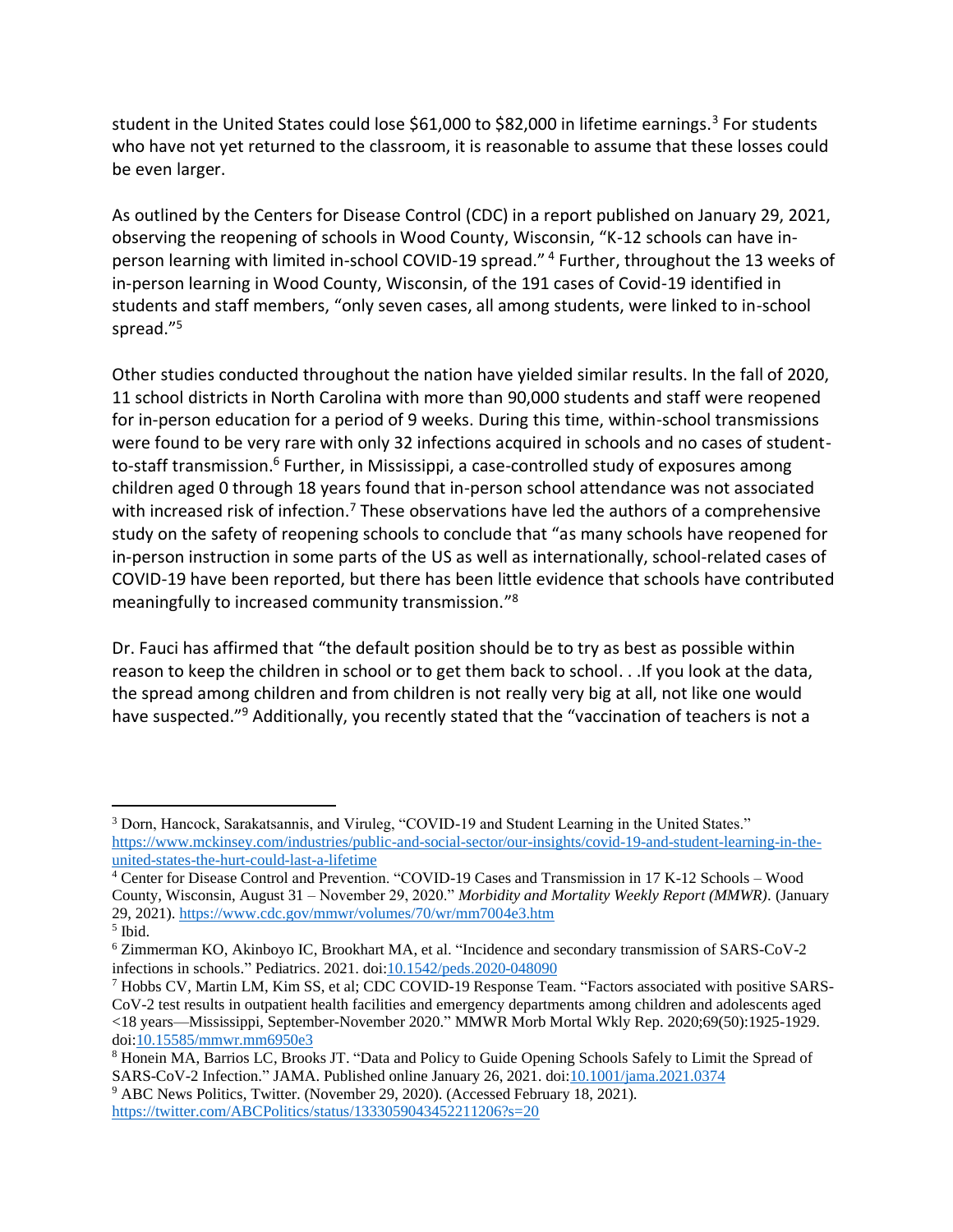prerequisite for safe reopening of schools."<sup>10</sup> This should further instill confidence that the health and safety of American teachers in their classrooms is not dependent upon access to the vaccination.

CDC recommendations released on February 17, 2021 state that schools "already open for inperson instruction can remain open, but only if they strictly implement mitigation strategies and have few cases."<sup>11</sup> With more than 70 percent of nationwide K-12 student enrollment currently falling within the "high transmission" threshold, these recommendations wrongly encourage the majority of schools across the country to remain in or return to virtual-only instruction, even though some of them are already currently offering in-person instruction safely.<sup>12</sup>

Additionally, these recommendations thwart the Biden administration's goal of reopening schools for in-person instruction, five days a week, by April 30. It will be difficult to ensure that community transmission levels decrease enough to comply with the CDC guidelines before then, despite it being possible to reopen for in-person instruction, five days a week in a manner that scientific evidence has indicated is safe. $^{13}$ 

In September of last year, President Biden stated that "we need straight-forward commonsense solutions" when discussing reopening schools.<sup>14</sup> The most common-sense solution is to share with K-12 schools throughout the country that science-based information has confirmed schools are currently reopening without serious risk of transmission. For the health, safety, and economic well-being of American families, the federal government should not restrict, discourage, or delay reopening schools. Instead, the federal government should work in coordination with states and local education agencies to ensure that American students return to in-person instruction as soon as possible.

If the reopening of schools is not achieved, American families and students will only continue to suffer, as there will be even larger developmental, learning, and economic losses.

We ask that the CDC revise these recommendations, and urge you and other acting administration officials to work in coordination with, not against, states and local education

<sup>10</sup> Goodman, Brenda. *CDC: Schools Safe to Reopen Before Vaccinations*. (February 4, 2021). WebMD. [https://www.webmd.com/vaccines/covid-19-vaccine/news/20210204/cdc-schools-safe-to-reopen-before](https://www.webmd.com/vaccines/covid-19-vaccine/news/20210204/cdc-schools-safe-to-reopen-before-vaccinations)[vaccinations](https://www.webmd.com/vaccines/covid-19-vaccine/news/20210204/cdc-schools-safe-to-reopen-before-vaccinations)

<sup>&</sup>lt;sup>11</sup> Center for Disease Control. "CDC's Operational Strategy for K-12 Schools through Phased Mitigation." (February 17, 2021). (Accessed February 23, 2021). [https://www.cdc.gov/coronavirus/2019-](https://www.cdc.gov/coronavirus/2019-ncov/downloads/community/schools-childcare/Operational-Strategy-for-K-12-Schools-through-Phased-Mitigation.pdf)

[ncov/downloads/community/schools-childcare/Operational-Strategy-for-K-12-Schools-through-Phased-](https://www.cdc.gov/coronavirus/2019-ncov/downloads/community/schools-childcare/Operational-Strategy-for-K-12-Schools-through-Phased-Mitigation.pdf)[Mitigation.pdf](https://www.cdc.gov/coronavirus/2019-ncov/downloads/community/schools-childcare/Operational-Strategy-for-K-12-Schools-through-Phased-Mitigation.pdf)

<sup>12</sup> CDC School Opening Zone Tracker. Burbio. (February 21, 2021). [https://cai.burbio.com/burbios-cdc-k-12-red](https://cai.burbio.com/burbios-cdc-k-12-red-zone-tracker/)[zone-tracker/](https://cai.burbio.com/burbios-cdc-k-12-red-zone-tracker/)

<sup>13</sup> Kamenetz, Anya. "If Schools Follow CDC Guidance, Biden's Reopening Goals Could Be Hard to Reach." NPR. (February 19, 2021). [https://www.npr.org/2021/02/19/969467560/if-schools-follow-cdc-guidance-bidens-reopening](https://www.npr.org/2021/02/19/969467560/if-schools-follow-cdc-guidance-bidens-reopening-goals-could-be-hard-to-reach)[goals-could-be-hard-to-reach](https://www.npr.org/2021/02/19/969467560/if-schools-follow-cdc-guidance-bidens-reopening-goals-could-be-hard-to-reach)

<sup>&</sup>lt;sup>14</sup> "Biden Delivers Remarks on Reopening Schools." NBC News. (September 2, 2020). (Accessed February 17, 2021). [https://www.youtube.com/watch?v=v\\_PL7JDdCpM](https://www.youtube.com/watch?v=v_PL7JDdCpM)